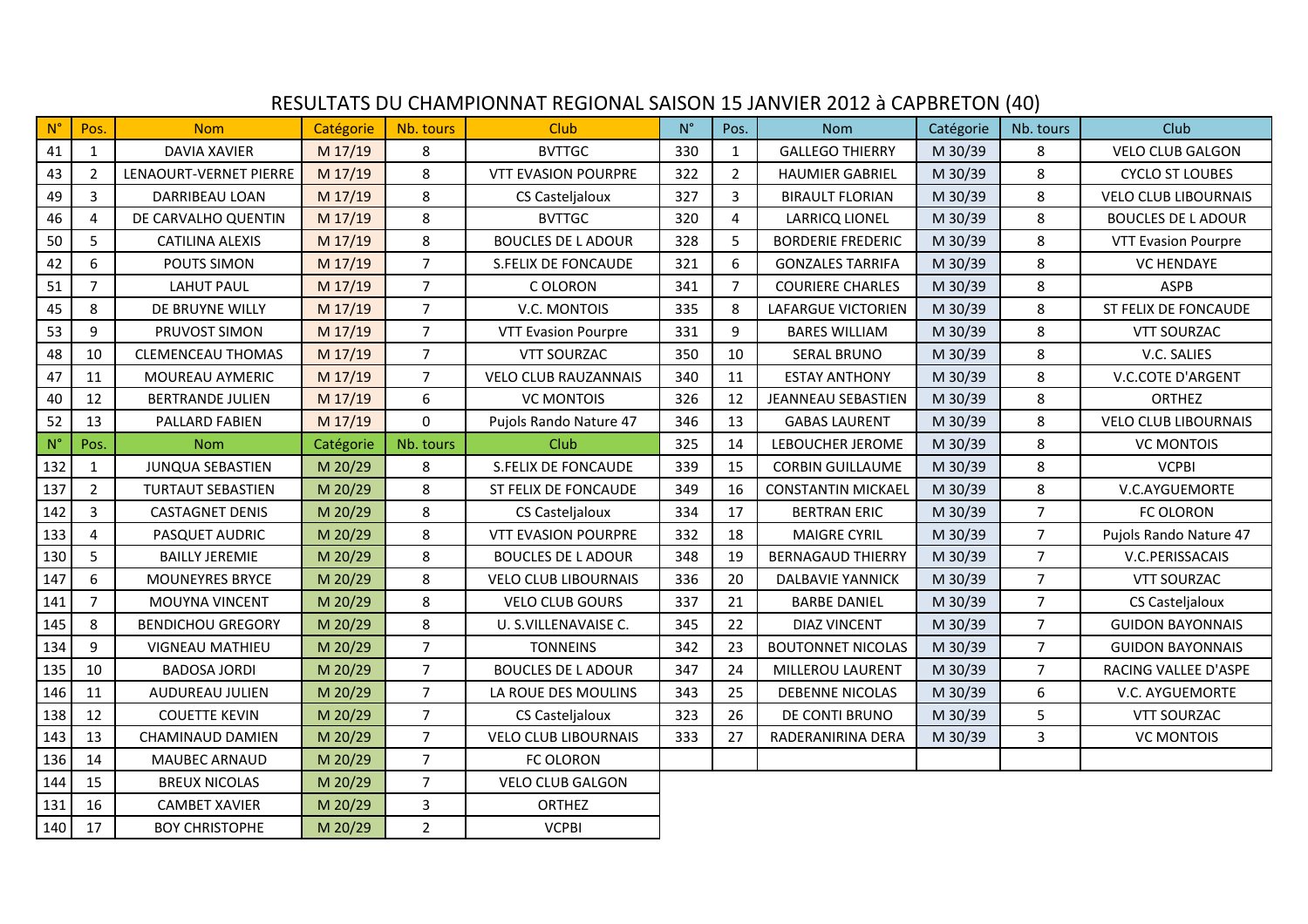| <b>JEUNES</b> |      |                           |           |           |                                |             |                |                          |           |           |                             |
|---------------|------|---------------------------|-----------|-----------|--------------------------------|-------------|----------------|--------------------------|-----------|-----------|-----------------------------|
| $N^{\circ}$   | Pos. | <b>Nom</b>                | Catégorie | Nb. tours | <b>Club</b>                    | $N^{\circ}$ | Pos.           | <b>Nom</b>               | Catégorie | Nb. tours | <b>Club</b>                 |
| 120           |      | <b>EMPINET VALENTIN</b>   | M 13/14   | 3         | S.FELIX DE FONCAUDE            | 307         |                | <b>COURTAIS CLEMENT</b>  | M 15/16   | כ         | <b>VTT Evasion Pourpre</b>  |
| 122           | 2    | <b>DUPRAT CHARLY</b>      | M 13/14   | 3         | Béarn VTT Gave et Côteaux      | 304         | $\overline{2}$ | AUDUREAU MICKAEL         | M 15/16   | C.        | CASTELJALLOUX               |
| 126           | 3    | <b>ATON ANTOINE</b>       | M 13/14   | 3         | <b>VTT CLUB AQUITAINE BIKE</b> | 303         | 3              | PASQUET AURELIEN         | M 15/16   | 5.        | <b>VTT EVASION POURPRE</b>  |
| 124           |      | DE SOUSA JOAO             | M 13/14   | 3         | Pujols Rando Nature 47         | 301         | 4              | <b>BARTHE CYRIL</b>      | M 15/16   | כ         | <b>ORTHEZ</b>               |
| 125           |      | DECHE LOUIS               | M 13/14   | 3         | C. ST FELIX DE FONCAUDE        | 309         | 5              | PHILIP MAXIME            | M 15/16   | כ         | ASPB                        |
| 121           | b    | DARRIBEAU SIMON           | M 13/14   | 3         | CASTELJALLOUX                  | 305         | 6              | <b>CORDEIRO DAMIEN</b>   | M 15/16   | C.        | S Club Serres Castet        |
| 123           |      | <b>DUBOURG JULIEN</b>     | M 13/14   | 3         | ST FELIX DE FONCAUDE           | 311         | $\overline{7}$ | <b>MOUREAU SYLVAIN</b>   | M 15/16   | 5.        | <b>VELO CLUB RAUZANNAIS</b> |
| 129           | 8    | <b>BENKOURDEL SARAH</b>   | M 13/14   | 3         | S CLUB MONSEGURAIS             | 306         | 8              | <b>MORGANT VINCENT</b>   | M 15/16   | 5         | <b>VELO CLUB LIBOURNAIS</b> |
| 127           | 9    | <b>ARRICAU BAPTISTE</b>   | M 13/14   | 3         | LA ROUE LORMONTAISE            | 302         | 9              | <b>GERON NICOLAS</b>     | M 15/16   | 5.        | S.FELIX DE FONCAUDE         |
| 128           | 10   | <b>GIRAUDEAU MATTHIAS</b> | M 13/14   | 3         | <b>VELO CLUB LIBOURNAIS</b>    | 308         | 10             | LINANT SEBASTIEN         | M 15/16   | 4         | ST FELIX DE FONCAUDE        |
|               |      |                           |           |           |                                |             |                | <b>CHATAIGNIER DAVID</b> | M 15/16   | 4         | <b>VELO CLUB LIBOURNAIS</b> |

 $\mathbf{I}$ 

| <b>FEMININES</b> |      |                          |           |           |                          |    |      |                          |             |           |                     |
|------------------|------|--------------------------|-----------|-----------|--------------------------|----|------|--------------------------|-------------|-----------|---------------------|
|                  | Pos. | <b>Nom</b>               | Catégorie | Nb. tours | Club                     | N° | Pos. | <b>Nom</b>               | Catégorie   | Nb. tours | Club                |
| 312              |      | <b>COURRIERE PAULINE</b> | F 15/16   | 4         | <b>ASPB</b>              | 28 |      | <b>CAZASSUS MARLENE</b>  | F 17/29     | 4         | CASTELJALLOUX       |
| 313              |      | <b>NAUZE MORGANE</b>     | F 15/16   | 4         | <b>CREON VELO CLUB</b>   | 27 |      | <b>VALLAT LAURE</b>      | F 17/29     | 4         | S.FELIX DE FONCAUDE |
| 314              |      | <b>JEULAND CASSANDRA</b> | F 15/16   |           | <b>SCLUB MONSEGURAIS</b> | 26 |      | DE DIEGO KATIA           | F 17/29     | 4         | <b>SALIS</b>        |
| 315              | 4    | ARNAUD MYRIAM            | F 15/16   |           | S CLUB MONSEGURAIS       | 25 |      | <b>BOND CORALIE</b>      | F 17/29     | 4         | <b>VC MONTOIS</b>   |
|                  |      |                          |           |           |                          |    |      | <b>BLANC SANDY</b>       | F 17/29     | 3         | C.C. ST LOUBES      |
| 30               |      | <b>SERRES BERNADETTE</b> | F 30/39   | 4         | <b>ONESSE</b>            |    |      |                          |             |           |                     |
| 33               |      | <b>CHAGNAUD CORINNE</b>  | F 30/39   | 4         | <b>VTT SOURZAC</b>       | 36 |      | <b>LESPINNE MICHELLE</b> | $F$ 40 et + | 4         | CASTELJALLOUX       |
| 32               |      | <b>MOREAU LAETITIA</b>   | F 30/39   | 4         | S.FELIX DE FONCAUDE      | 37 |      | <b>TEULIERE ISABELLE</b> | $F$ 40 et + | 3         | CS Casteljaloux     |
| 34               | 4    | <b>JOSSO MELANIE</b>     | F 30/39   | 4         | CASTELJALLOUX            | 35 |      | <b>LAZONDE CORINNE</b>   | $F$ 40 et + |           | <b>CC ENCLAVES</b>  |
| 31               |      | <b>MILLEROU RACHEL</b>   | F 30/39   | 4         | RACING VALLEE D'ASPE     |    |      |                          |             |           |                     |